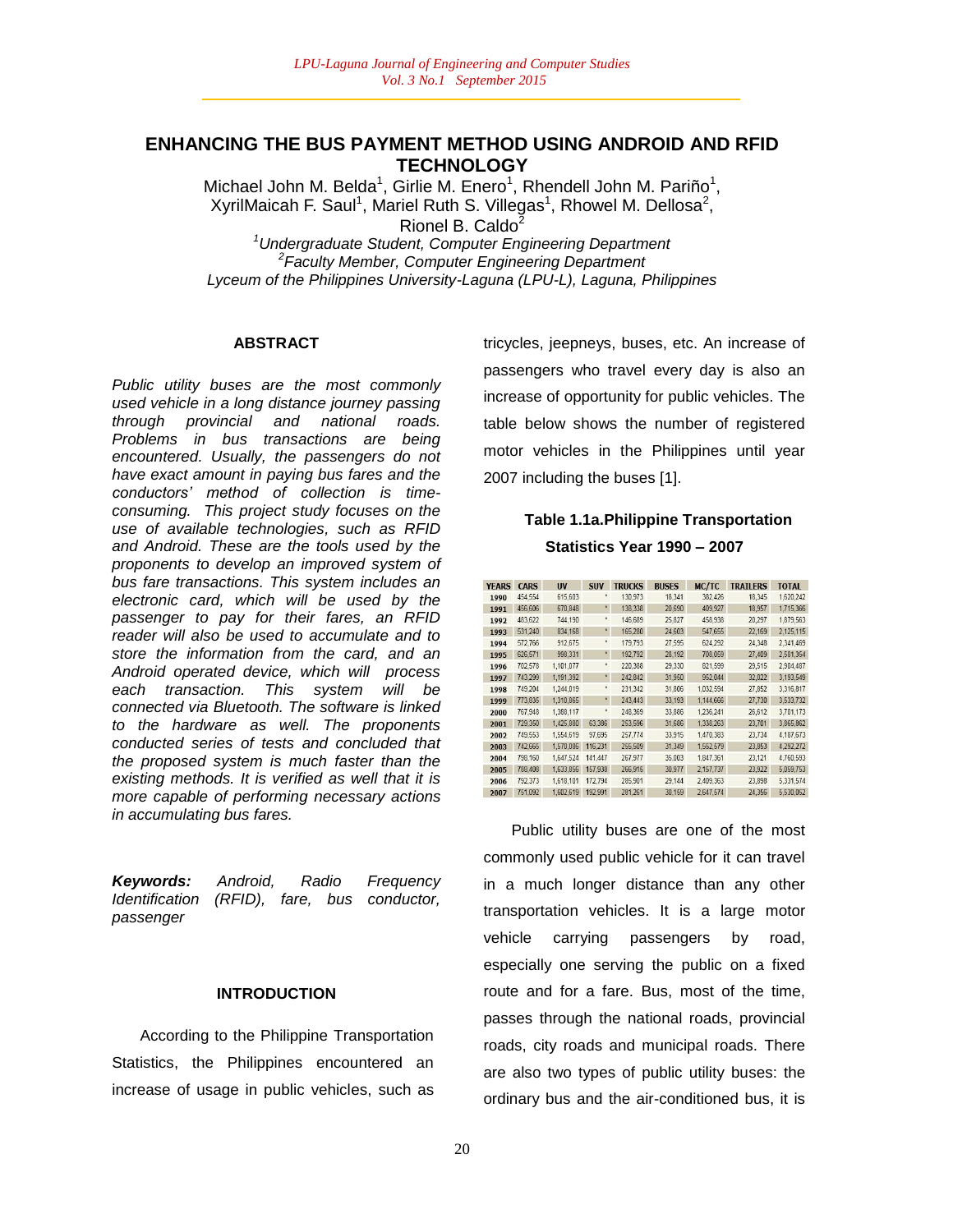the fact that these two differs in the bus ambiance.

Public utility buses in the Philippines, nowadays, used two methods of payment process: the manual payment method, in which the conductor uses puncher to release tickets for the passenger, and the digital one, in which the conductor uses a handheld device that print outs receipts to be given to the passengers. These existing methods are time-consuming, because some bus operators tend to calculate the amount of fare with the given kilometer and sometimes, inaccurate. Usually, passengers don"t have an exact amount of money to pay for the bus fare and what they have to do is to wait for the conductor"s change. Another issue is the accuracy of giving change.

To lessen and somehow prevent these issues encountered, the proponents have come up with the idea of enhancing the methods of paying fares in the bus, by means of using an Android device, an electronic card and an RFID reader with printer, which will be used by the conductors to accumulate the passenger"s fares, This payment method will be using both the RFID and Android technology.

Radio Frequency Identification (RFID) is the system used in identifying objects. It is somehow similar to the process and concept of bar codes but this system transmits radio waves and used wirelessly to identify objects. It is most often used in personal identification such as in schools for student's attendance, controlling access to restricted areas, tracking process, etc. According to American Barcode and RFID, they are also dissimilar when it comes to the reading process, RFID can be read outside the line-of-sight whereas barcodes must be aligned with an optical manner. In these case it would be easier to use a RFID for in a single tap process, information will be conducted [2].

According to Technovelogy.com, RFID has three parts, a scanning antenna, and a transceiver with a decoder to interpret the data, and a transponder – the RFID tag – that has been programmed with information. These three has their respective functions to make and perform [3].

An Android Operating System is the most available software application today. It powers hundreds of mobile devices in more than 190 countries around the world. It also gives the user a world-class platform for creating applications for Android users.

As defined in Wikipedia.org, Android is a Linux-based operating system that designed primarily for touch screen mobile devices. Its user interface is based on direct manipulation using touch inputs that loosely correspond to real-world actions, like swiping, tapping, pinching and reverse pinching to manipulate on-screen objects. The response to user input is designed to be immediate and provides a fluid touch interface, often using the vibration capabilities of the device to provide feedback [4].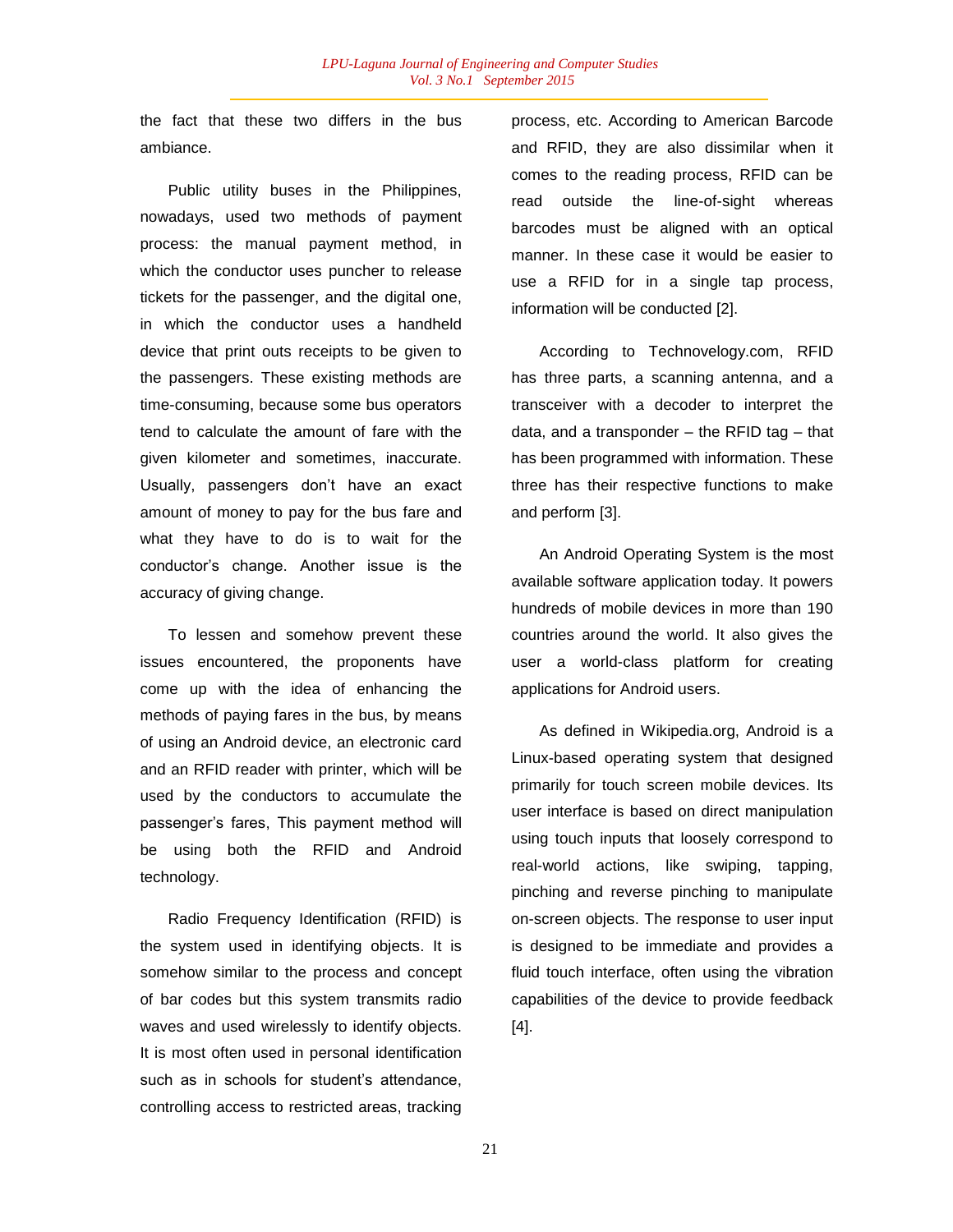## *Objectives*

The prime objective of this study is to enhance the payment method in a bus through the use of an electronic card and a device with Android and RFID technology.

Specifically, this study aims to:

- a) Enhance the process of paying fares
- b) develop a more accurate and faster way of processing the payments
- c) introduce the use of electronic cards in transportation
- d) Develop a device that accepts cards as mode of payment for the fare of the passenger.

## *Bus Payment Method Using RFID and Android Technology*

### **Description of RFID Technology**

The article of D. McFarlane et al. (2003) says that, Radio Frequency Identification (RFID) is an automatic identification and data capture technology which is composed of three elements: a tag formed by a chip connected with an antenna; a reader that emits radio signals and receives in return answers from tags, and finally a middleware that bridges RFID hardware and enterprise applications [5].



**Figure 2.1a. –** *RFID System*

The proponents used a RFID technology as a method of transaction of the passengers and as a substitute of the previous method that has been used such as the punching of tickets and the mPad (Mobile Processing Automated Device).

## **Description of Android Application**

Android application is created as a remote controller of the bus conductor to get the source and destination of the passengers and communicate through Bluetooth connection with the device to print the receipt of the transaction.

### **How it Works: Bus Fare System**

The proponents create android application as the remote controller of the bus conductor. Since the application is easy and user-friendly, the bus conductors will not get confuse once they are using it already. An orientation and tutorials is required to every bus conductors for them to familiarize the device and its features used.

The bus conductors will just connect via Bluetooth and the android phone will automatically pair and recognized the device or the hardware system. Once the connection is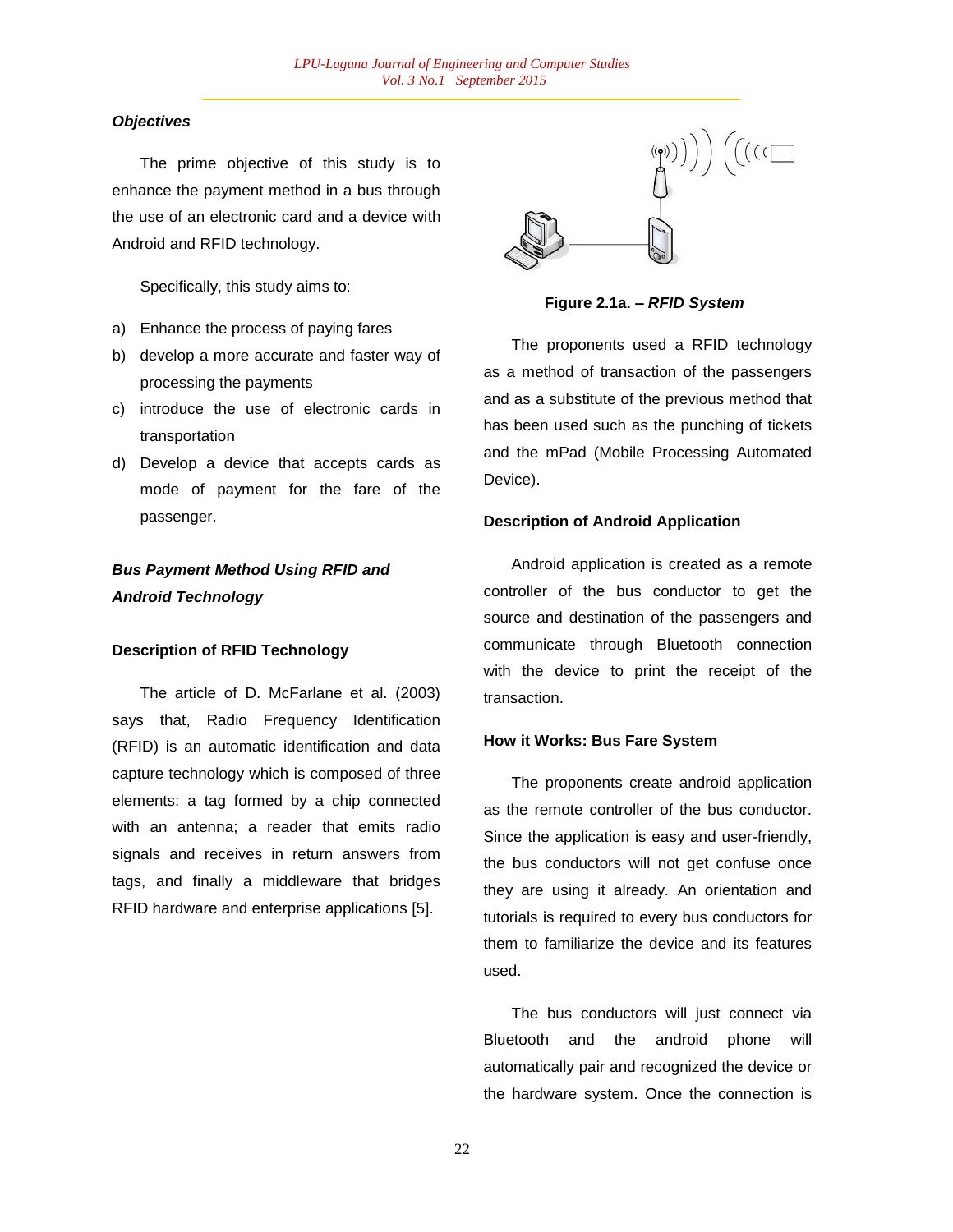success the bus conductor may start getting the source and destination of the passenger, tap the RFID card with available amount of load and the receipt as the output will print as a proof that the transaction is process successfully.

In case the card of the passenger does not have enough load to pay their fares, the reloading process is included in the application as additional feature, and the passenger may ask for a load to the bus conductor.

In these particular situations, the accuracy in terms of the change of the passenger is accurate and is faster compared to the existing method of paying fares.

## **METHODOLOGY**

## *Bus Payment Method Using Android and RFID Technology*

The basic process of Bus Payment Method Using Android and RFID Technology involves five (5) steps:

- a) **Gathering information needed for the input.** This is the required information that needs to be considered in order to be accepted in the program. This includes the android application and its features such as the Log-in process and menus.
- b) **Designing the user interface** This involves the visual representation of the program. The desired interface that is less confusing for the users. Managing the information is easier to take an action and

organizing it to the best way possible and understandable by everyone who will use it.

- c) **Coding of Android Application.** The process of taking the application and program into action and response to the specific task with their respective functions and purposes in the system. Making the whole program possible and is the step-bystep procedure.
- d) **Prototype Assembly.** Assembling the hardware portion of the system. Including the RFID reader, Bluetooth connection, MCU, the rechargeable battery and the printer.
- e) **Testing the prototype and the android application** Performs consecutive testing for the stability of the program and hardware, to assure that it is running in an expected manner. Aside from that, the debugging includes in this process if in case it encounters.

## *Input, Process, Output (IPO)*

## **Table 3.2a.Input Process Output of the Bus Fare Method**

| Input                                                                                                                                              | <b>Process</b>                                                                                                                                                                                              | <b>Output</b>                                                                                                       |  |  |
|----------------------------------------------------------------------------------------------------------------------------------------------------|-------------------------------------------------------------------------------------------------------------------------------------------------------------------------------------------------------------|---------------------------------------------------------------------------------------------------------------------|--|--|
| Knowledge about<br>• Microcode<br>Studio Ide<br>• Picbasic Pro<br>• Proteus<br>$\bullet$ Basic 4<br><b>Android</b><br>• Android SDK<br>RFID<br>PCB | $\bullet$ Research<br>• Data Gathering<br>• Assembly of<br><b>Materials</b><br>• Construction of<br>Module<br>• Testing per part<br>of the<br>Prototype<br>Programming<br>$\bullet$<br><b>Final Testing</b> | <b>ENHANCING THE</b><br><b>BUS PAYMENT</b><br><b>METHOD USIG</b><br><b>ANDROID AND</b><br>RFID<br><b>TECHNOLOGY</b> |  |  |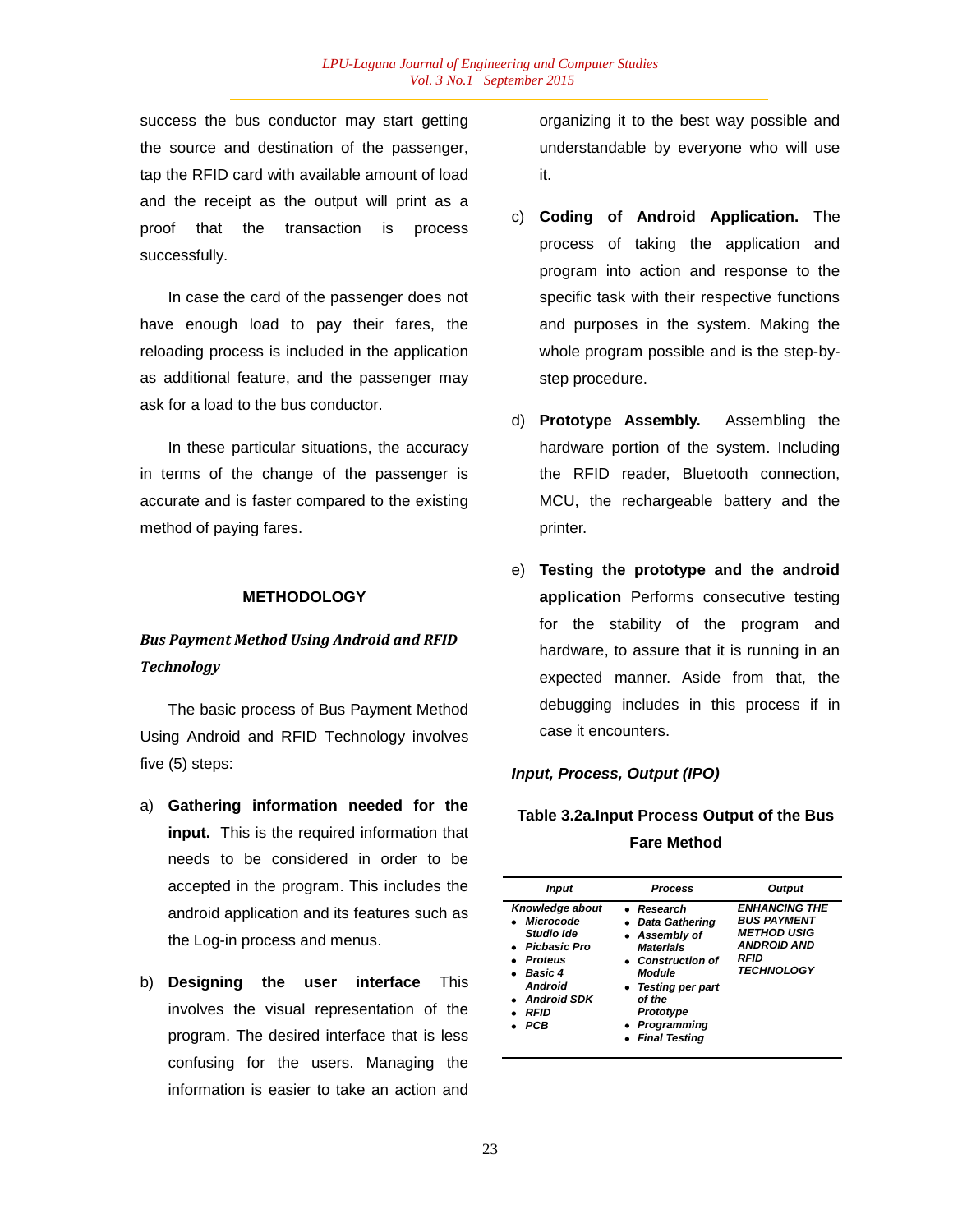Table 3.2a shows the input, process and output of the prototype. This also shows the expected output of the prototype and the outline of how it process.

# **Flowchart and Block Diagram of the prototype**

A flow chart is a graphical or symbolic representation of a process. Each step in the process is represented by a different symbol and contains a short description of the process step. The flow chart symbols are linked together with arrows showing the process flow direction [6].



#### **Figure 3.3a.Block Diagram of the Prototype**

The figure 3.3a shows the flow diagram of the prototype. Its internal hardware that is included in order to make the prototype works properly.

The two portion of the prototype needs a bridge to connect and to be able to print the receipt. Bluetooth connection will be the key way to successfully meet the output expectation of the proponents.



**Figure 3.3b.Context Flow Diagram**

Figure 3.3b shows the flow diagram of the summarized process of the system.



**Figure 3.3c.Process Flow Diagram**

Figure 3.3c shows how the whole system flow process from its input, which is the log-in process of the administrator and output a receipt that indicates that the transaction process is successful.

At this point, pairing of Bluetooth, android phone and the hardware must perform once the user exit or accidentally exit the application. But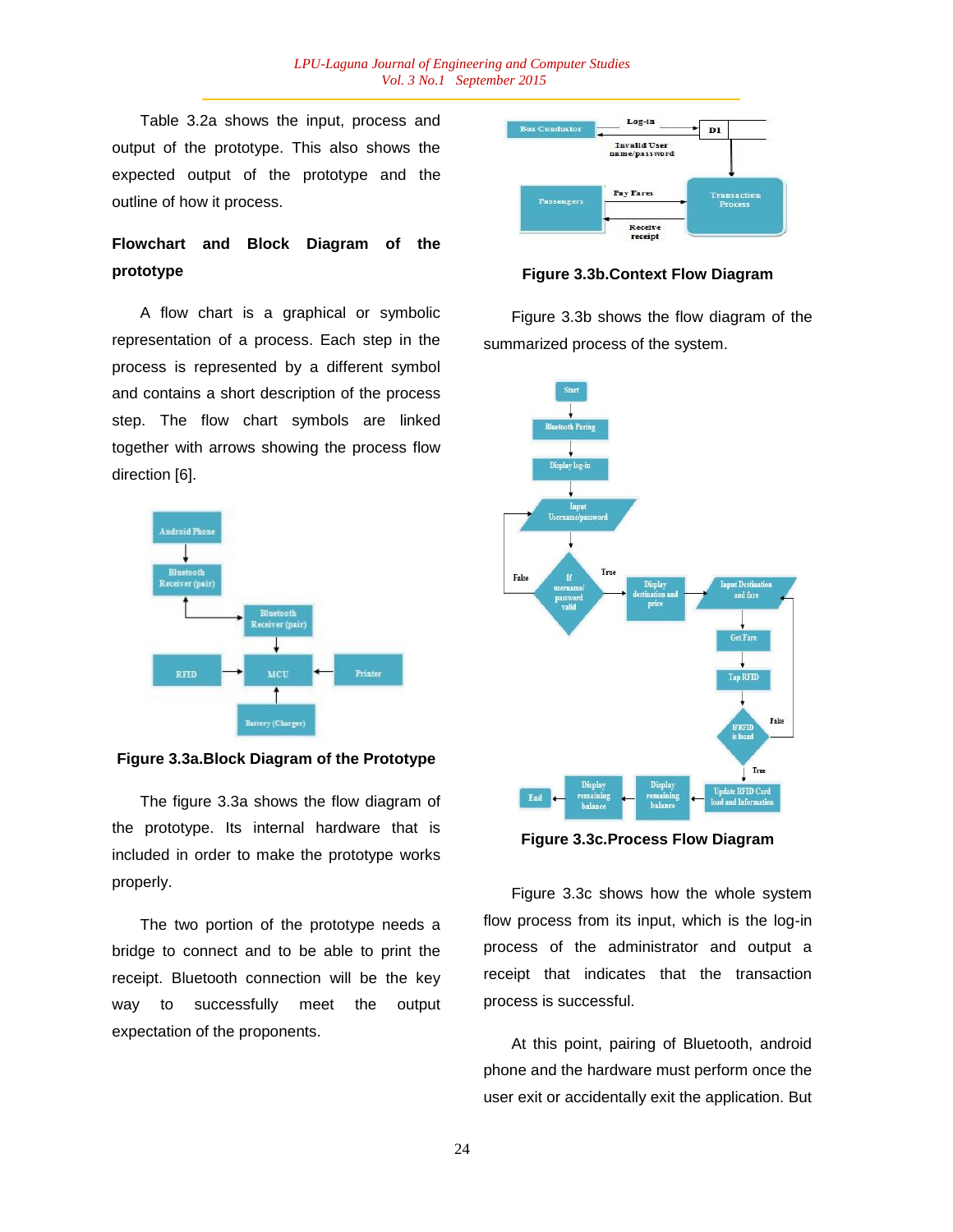the database of the transaction will not disappear or erase but rather add another transaction if the user perform and successfully paired the two portion.



**Figure 3.3d.Flowchart for Option Menu**



## **Figure 3.3e.Flowchart for Loading**

The loading process of the system is used if ever the passenger does not have enough load. Basically, they could ask for a load to the bus conductor. This loading process can or cannot be separated to the android phone, it is

still depends on the management of the bus company.

## *Project Description*

This project aims to enhance the system of paying fares in a bus that will use an RFID and Android operated device that will improve the use of the existing methods, and will make the works of the bus conductors easier, so as to the passengers.

### **a. Functions of the System**

To understand each functions of the project, the proponents tabulate the following function. Refer to table 3.4a below for the Functions of Reservation and Monitoring system.

### **Table 3.4a***.***Functions of Bus Fare Method**

| Item<br>No. | <b>Functions</b>               | <b>Definitions/Description</b>                                                                                                                                                              |  |  |
|-------------|--------------------------------|---------------------------------------------------------------------------------------------------------------------------------------------------------------------------------------------|--|--|
| 1           | Faster Data<br>Updates         | Real-time and automatic<br>updating of data upon<br>encoding                                                                                                                                |  |  |
| 2           | Data Monitoring                | Data are being monitored<br>upon encoding.                                                                                                                                                  |  |  |
| 3           | Fool-Proofing<br>Methodologies | To avoid occurrences of<br>bugs like data type mismatch<br>and insufficient values for<br>inputs, the system has built<br>in pop-ups,<br>disabling/enabling properties<br>and message boxes |  |  |
| 4           | <b>User Friendliness</b>       | The system was made under<br>Visual Basic platform and<br>has a design that can be<br>easily understood by its user                                                                         |  |  |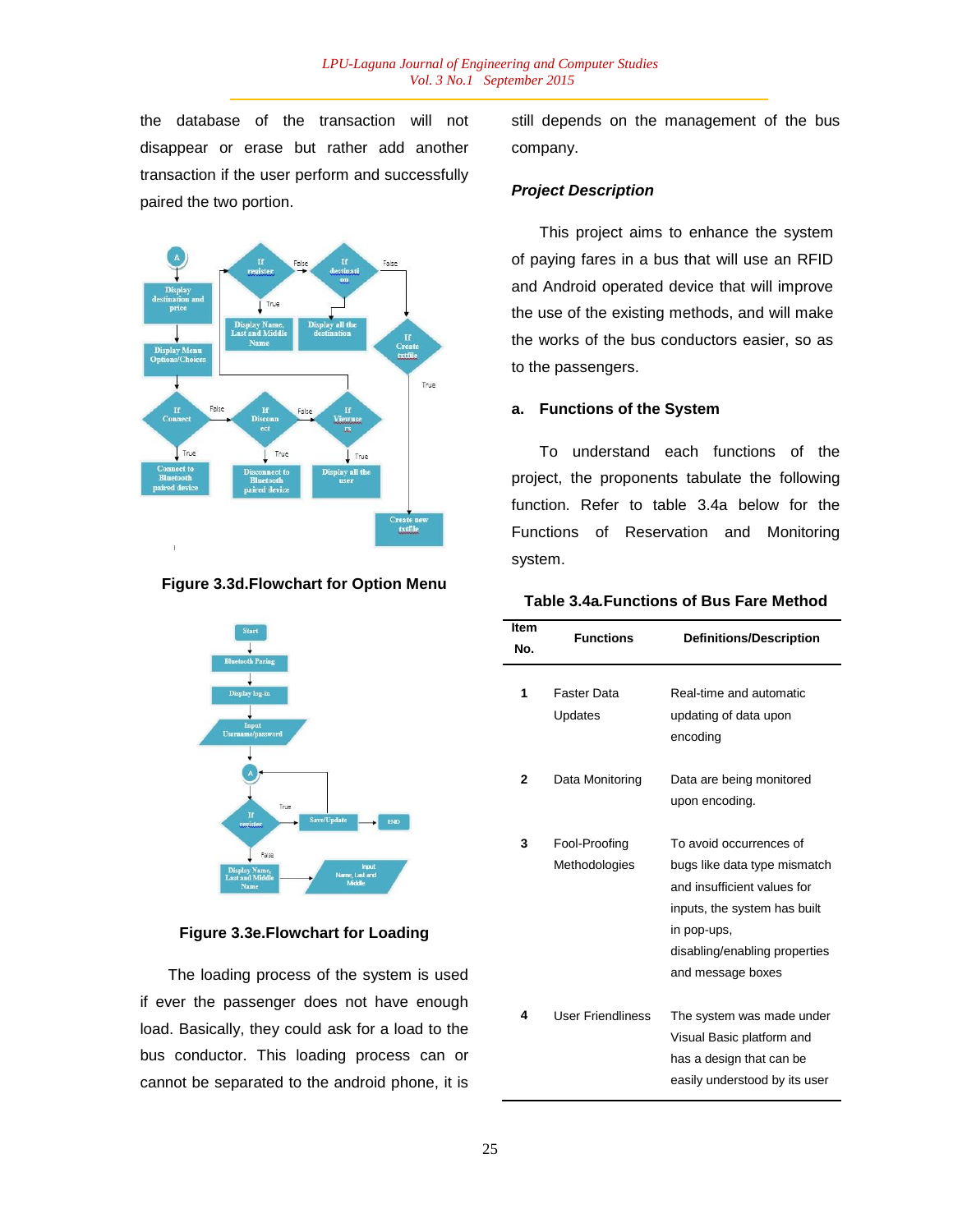**b. Tools and Methodologies of the System**



**Figure 3.4a** *The Prototype*



**Figure 3.4b.Android Phone**

Figure 3.4bshowed the prototype of the project which is composed of both hardware and software. The proponents used PICBASIC PRO (PBP) compiler as software. It has several tools, specifically Microcode Studio IDE to create and edit the program. PBP compiler also converts BASIC program language to Assembly Language. The proponents used Basic4Android as a bridge to design the application for the android device itself, as shown in Figure 15.0, and create its userinterface. The assembler in the said compiler software is used to convert Assembly Language to a Machine Code that will be sent and read by the Microcontroller Unit (MCU) to run the whole program. The printer and the RFID reader are connected to the MCU.



## **Figure 3.4c.***Internal (MCU, Battery, RFID reader)*

Figure 3.4c, shows the connection of printer, RFID, MCU, Bluetooth Receiver, Voltage Regulator and Battery inside the casing.



**Figure 3.4d.** *Printer*

## **Project Capabilities**

The proponents come up with this project to utilize the RFID as a replacement of money for the payment in bus fares with the aid of Android device. The system stores information of registered e-card users and the credit of the e-card. The bus conductor will be the operator of the device; thus having the tasks of selecting the destination, getting the fare and scanning the e-card of the passenger. The system will automatically deduct the payment from the e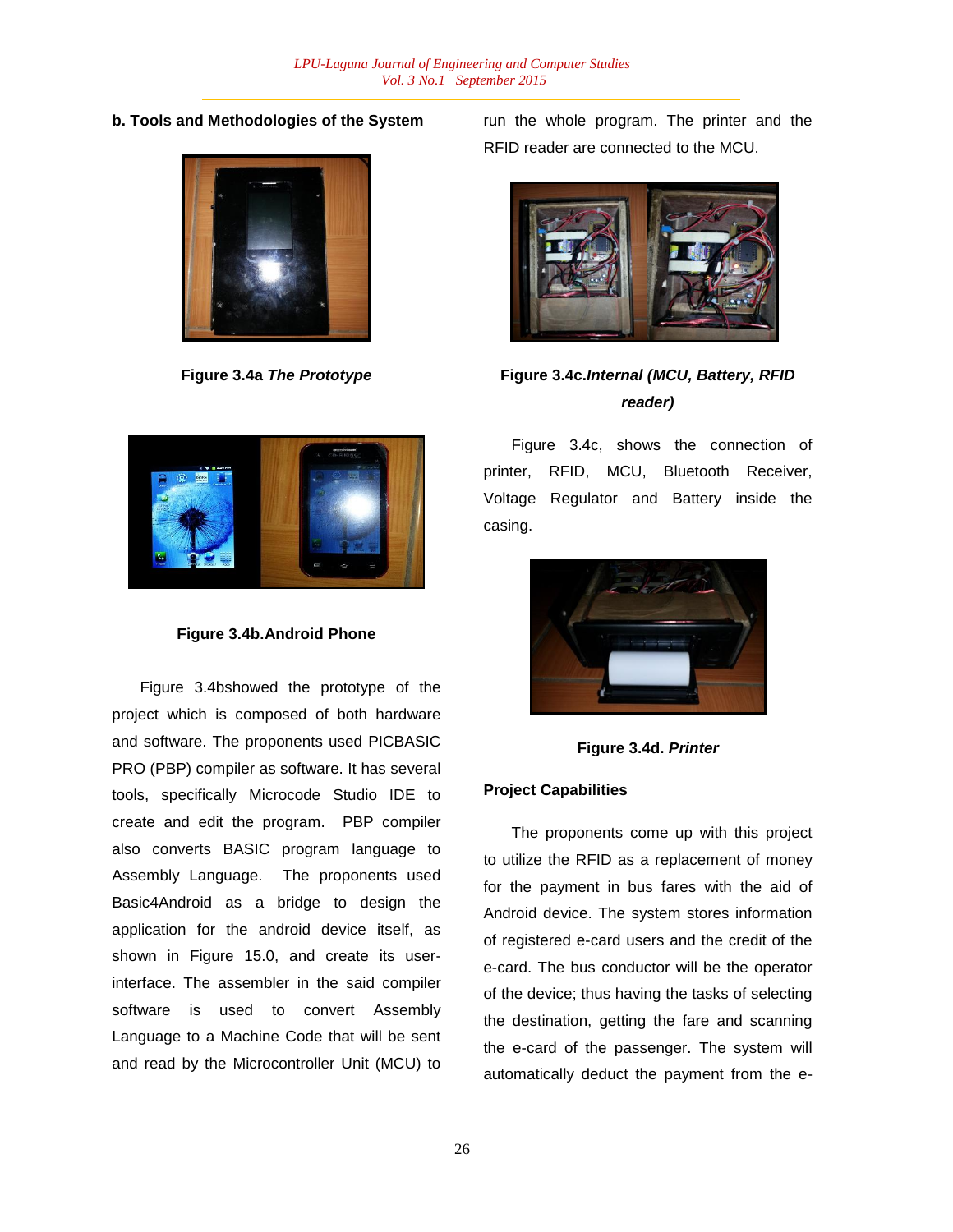card, update and display the information of the e-card and then print the receipt.

One of the main features of the device is its wireless connection. Through Bluetooth, the Android device will receive and send information to the RFID reader and printer, respectively. Without attaching the Android device to the printer and RFID reader, the bus conductor may use it by hand.

The destination can be selected, customized, added or deleted, depending on the route of the bus. It has an option of Northbound if the route of the bus is going north and the selection will be reversed if the bus conductor chooses the Southbound. The minimum fare and fare per kilometer can be changed depending on the bus company"s regulations. The bus can load and unload passengers along the way.

The system computes the total amount of fare of the passengers. The Android device displays the remaining load of the e-card so that e-card users are updated to their load balance.

The software compiler which is PICBASIC PRO used in Microcode Studio IDE can work with multiple OS Platforms.

The program can operate to the other models of Android devices but the resolution is not justifiable.

## **RESULTS AND DISCUSSION**

The proponents conducted a series of test to measure the functionality, speed and accuracy versus the existing method, which is the punching ticketing and the mPad (Mobile Processing Automated Device)

### **Table 4.1a Card VS Punching**

| Card VS Punching Ticketing Method (in seconds) |  |
|------------------------------------------------|--|
|------------------------------------------------|--|

| <b>Bus company</b>     | <b>Test</b> | Puncher | Card  | <b>Remarks</b> |
|------------------------|-------------|---------|-------|----------------|
| <b>P&amp;O Transpo</b> | Test 1      | 15.74   | 5.76  | Passed         |
| Jac Liner              | Test 2      | 17.45   | 5.45  | Passed         |
| Lucena Lines           | Test 3      | 21.82   | 13.8  | Passed         |
| <b>Jac Liner</b>       | Test 4      | 19.36   | 11.13 | Passed         |
| Lucena Lines           | Test 5      | 18.56   | 9.06  | Passed         |

**Table 4.1a** shows the results of comparing the two methods on which of the two is faster to use or the speed test. And it turns out to have the remarks of **passing** the test and consider that the prototype of the proponents is faster than the punching method.

#### **Table 4.1b Card VS mPad**

| Card vs Mpad (in seconds) |        |       |      |                |  |
|---------------------------|--------|-------|------|----------------|--|
| <b>Bus Company</b>        | Test   | Mpad  | Card | <b>Remarks</b> |  |
| DLTB                      | Test 1 | 10.87 | 9.82 | Passed         |  |
| JAM                       | Test 2 | 10.3  | 10.7 | Passed         |  |
| DLTB                      | Test 3 | 9.12  | 8.73 | Passed         |  |
| Dela Rosa                 | Test 4 | 7.64  | 5.1  | Passed         |  |
| JAM                       | Test 5 | 7 73  | 7.36 | Passed         |  |

**Table 4.1b** shows the results of comparing the two methods on which of the two is faster to use or the speed test. And it turns out that the prototype of the proponents passed all the series of test versus the mPad.